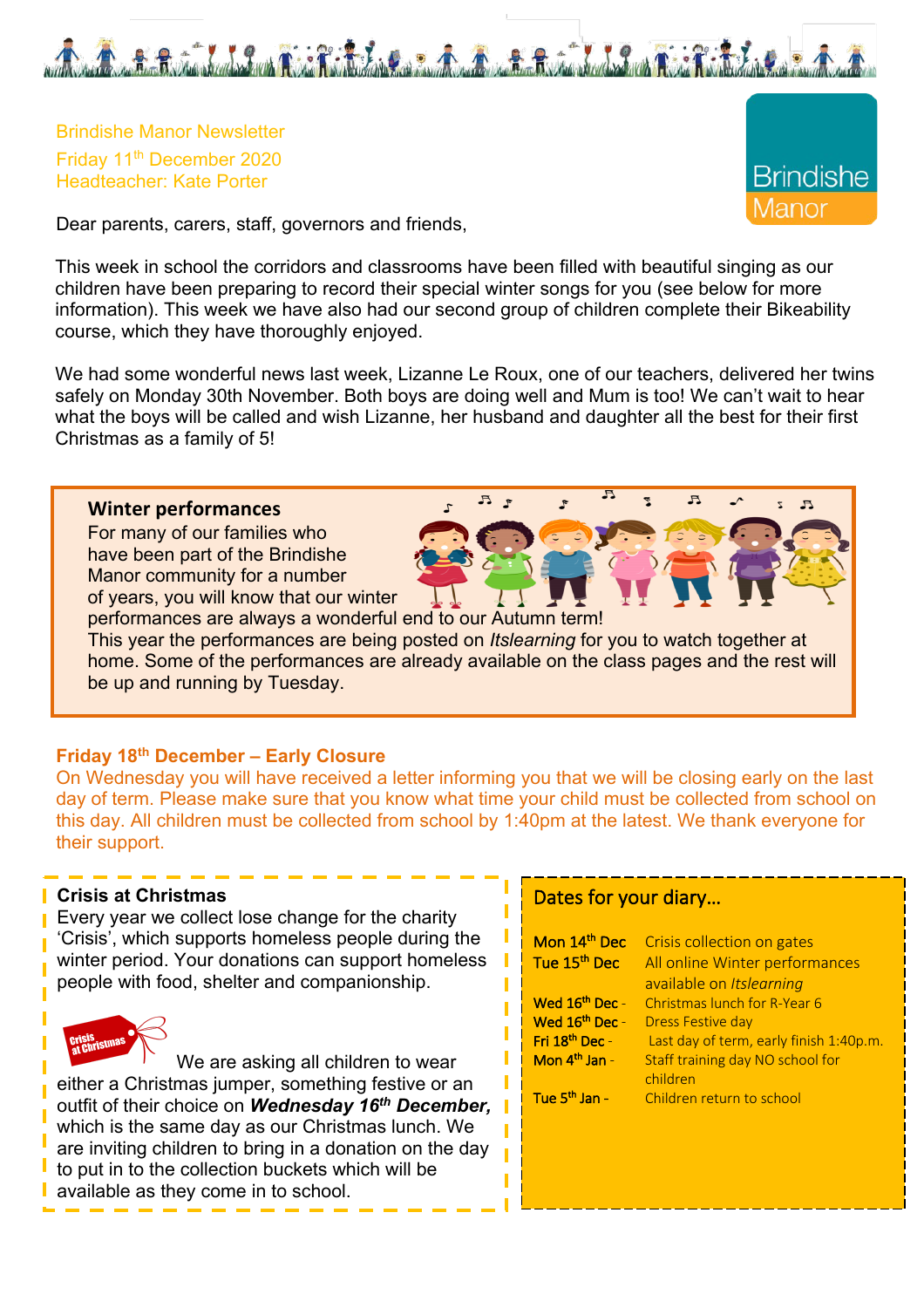#### **Cards for children and tokens of appreciation for staff**

This year, we kindly ask children who would like to bring in Christmas Cards that they make or bring in one shared card for their class. The cards will be shared on a display board or table in their classroom for everyone to see and enjoy throughout the rest of term (from whenever they are received). We thought this would be a nice way for the class to come together and have a small festive display in class.

We have been asked this week by a few parents and carers about whether they can bring in a token of appreciation to a staff member towards the end of this Autumn term. Whilst we certainly *do not expect any gifts* from our families, should you wish to send a staff member in school a card or small token of appreciation then this would need to be given by **Monday 14th December**, so that the necessary precautions can be taken before staff take them home on Friday 18<sup>th</sup> December. Many thanks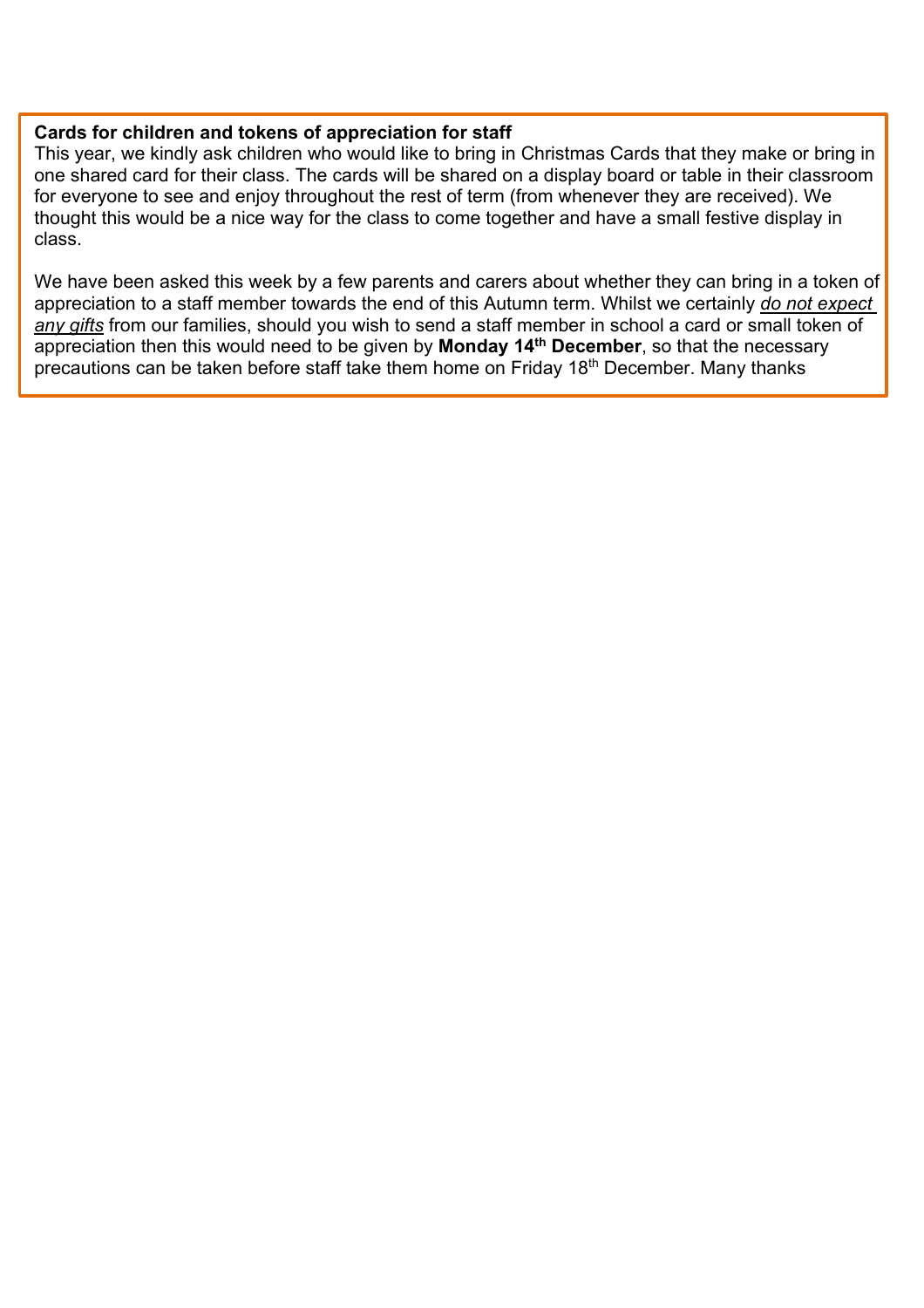# **PSFA NEWS - CHRISTMAS LIGHTS TRAIL**

As Christmas approaches many of the things we usually do aren't possible right now. So many of you enjoyed the Halloween trail that we thought a Christmas Lights Trail might be just the thing to bring some festive cheer. All money raised will, as always, go to Brindishe Manor School to support our children's learning and experience.

The trail is contact free - everything you need will be emailed to you to be printed at home. To take part:

## **1. Click this link to go to the JustGiving page https://www.justgiving.com/campaign/brindishemanorpsfachristmas2020?invite=true**

# **2. Make your donation using the "Donate" button on this page**

**3. You will be sent an email receipt from JustGiving which MUST be sent to brindishemanorpsfa@gmail.com**

**4. The PSFA will email you a number of downloads to allow you to take part in all the activities below.**

Our suggested donation is £5 (donated via this page) and the pack will include:

## **Map for a Christmas Lights Trail**

From Friday 11th - Sunday 20th December 2020 a number of houses in the local area will be decorated and marked on a map; there is no set start or finish point so you can plan the best route for you and your family. There will be a visual scavenger hunt - spot some Christmas themed items on your way round the trail. How many can you find?

## **PLEASE ADHERE TO ALL COVID 19 RELATED GOVERNMENT RESTRICTIONS AND GUIDELINES IN PLACE ON THE DATE YOU DO THE TRAIL.**

#### **Christmas colouring & word searches**

Keep little hands busy with some festive fun pictures to colour and word searches to complete.

# **Entry to a Christmas themed art competition**

Win a £10 Amazon voucher by entering something your child has made, drawn or painted inspired by the Christmas Lights Trail. Email a photo of your entry to brindishemanorpsfa@gmail.com by 31<sup>st</sup> December 2020. The winner will be announced in the school newsletter week ending Friday 8<sup>th</sup> January 2021.

#### **Christmas Cookie Recipe**

Bake some delicious Christmas cookies with this easy-to-follow recipe - ideal with hot chocolate after walking the trail.

#### **Join in .....**

We hope you'll join the fun and help raise some money. Downloads will be sent on Tuesday 8th December for any emails received prior to that date and then as received for subsequent donations.

## **Remember that the PSFA is a voluntary organisation so we do not have full time staff please allow 24 hours from sending your email receipt (if this is after 8th December) before chasing a response.**